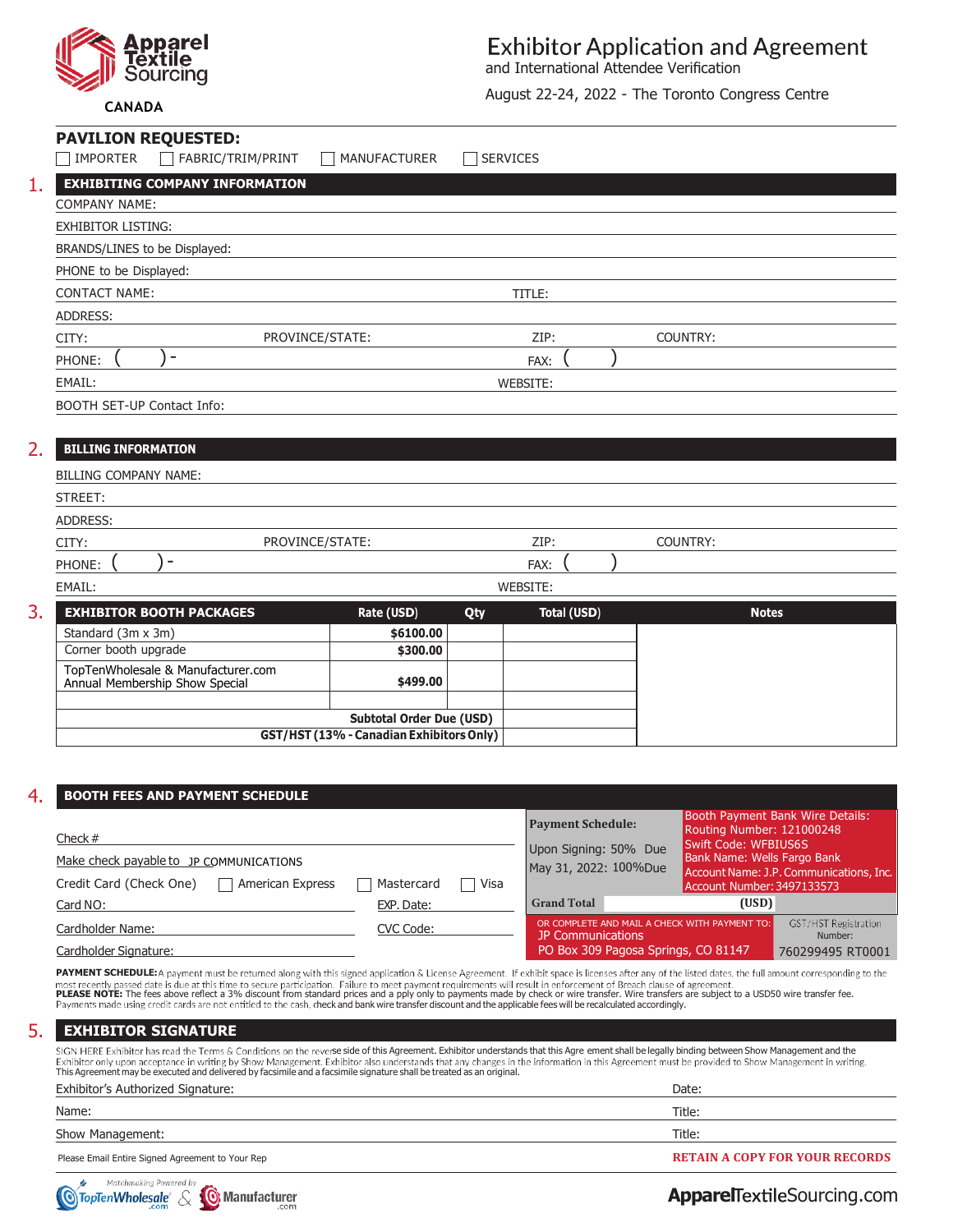

## **Exhibitor Application and Agreement**

August 22-24, 2022 - The Toronto Congress Centre

I. The Event will be conducted under the direction of China Chamber of Commerce for Import & Export of Textile and Apparel (CCCT), and JP Communications, Inc. which are designated as "Management" in this document. An "Exhibitor" is an applicant that has been accepted for participation in the show by Management. All Exhibitors and their representatives participating in the show agree to be bound by and are required to comply with the general terms and conditions ("Terms and Conditions") stated in this agreement, as well as the show rules and regulations or show guidelines and the Exhibitor Services Manual and other mandating requirements by Management, which are integral to and fully incorporated by reference into this agreement.

II. ALLOCATION OF EXHIBIT SPACE: The Management shall allocate the space in accordance with the nature of exhibits orin the manner they deem fit, and reserve the right to relocate the space at its discretion, and to restrict or remove exhibits that are distracting or distract from the character of the Event.

III. USE OF EXHIBIT SPACE: The Exhibitor contracts to use the booth for the duration of the Event in conformity with Exhibitor Services Manual. The Management reserves the right to revoke trade show participation privileges from unprofessional and/or disruptive individuals. Unusual or custom built booths must have the Management's written approval in advance. Booths must be set up prior to the opening of the Event. Exhibitor shall not assign, sublet, share or apportion the whole or any part of the space allotted, or have representatives, products, equipment, signs or printed materials from other than its own firm contracted in the assigned exhibit space without the prior written consent of the Management.

IV. CONDITIONS OF PAYMENT: 50% deposit of total booth fee must be returned along with the signed Show Agreement. If exhibit space is licensed, the full amount or the corresponding booth fee should be paid to secure the participation before May 20, 2019. Failure to meet payment requirements in time stated by Management will result in immediately termination of this agreement.

#### V. REFUND / CANCELLATION / VISA DENIAL POLICY

- A) American Express
- B) Rejection Letter
- C) Date of visa application must be clearly reflected
- D) Visas applied for and rejected within 60 days of exhibitions will result in a USD0.00 refund / NO REFUND
- E) Visas applied for and rejected within 90 days of exhibitions will result in a 50% refund minus any processing fees not to exceed USD500
- F) Visas applied for and rejected which were applied for greater than 90 days before the exhibition will receive a full refund G) Any amount not refunded to client shall be retained as earned credit toward any other JP Communications Inc. product or service to be utilized within a 12-month period

VI. REFUND/CANCELATION/VISA DENIAL POLICY: It will be the responsibility of the Exhibitor who contracts the space to maintain personnel in the booth at all times during the show hours. Any Exhibitor who starts to pack or disassemble their booth prior to the show closing time will be charged a fee of USD500 and may forfeit any seniority to future shows.

VII. EVENT SCHEDULE: The duration of the Event, set-up times and hours of operation shall be published in the Exhibitor Service Manual. Assembly and disassembly hours must be adhered to unless written approval is received from the Management.

VIII. SALES ACTIVITIES: No retail sales activities are allowed in and during the show.

IX. PHOTOGRAPHY: The Management has the permission to use the likeness of any person and/or products exhibited in photographs and in any and all other media, whether now known or hereafter existing. The exhibitor waives the right to inspect or approve the finished product, including hard or soft copy. Additionally, all rights to royalties or other compensation arising or related to use of the photograph are waived by the Exhibitor.

X. ADVERTISING AND PUBLICITY: All exhibitors' promotional material and goods are limited to the designated display area. The Exhibitor may not carry out publicity activities outside the boundary of the booth or in front of the Event without written permission from

the Management. Acoustic presentations are permitted only if they are arranged in a way that other Exhibitors are not disturbed by them and visitors are not disturbed or hampered by them. The Management reserves the right to cease any publicity/ presentations that have not been approved and do not meet the standards of the Event.

XI. MEDIA AND PRESS RELATIONS: Any activities conducted by the media whether arranged by the Exhibitor or separately shall be permitted by Press Office of the Management.

XII. EXCLUSION OF LIABILITY: The Management shall not be liable to an Exhibitor for damages caused by force majeure, war, civil disturbances, strike, fire, violence, building malfunction, inclement weather or any other circumstances beyond the control of the Management, including damage caused by visitors to the Event, other Exhibitors or persons acting on their behalf. In addition, the Management shall not liable for the number of visitors or sales generated from participation. The Management reserves the right of changing the date and venue of the event due to force majeure. The alteration of date and venue shall be informed to exhibitor prior one month of the start date, while the former contract is continuously valid.

XIII. SECURITY AND LIABILITY: All local and state laws shall be observed during the Event in the exhibition area. The Exhibitor shall observe all safety regulations of the facility, directives by security personnel and the Management personnel. The Exhibitor shall be liable for all damage to persons or property, economic losses which have been caused by booth construction, booth equipment, exhibits and any employees acting on its behalf. The Exhibitor shall obtain all required permits prior to the commencement of the Event and have them available for inspection by the Management. The Management will provide security during the assembly and disassembly time as well as throughout the duration of the Event, but will not be liable for the loss or damage of any exhibitor property. No one under the age of 14 will be permitted on the exhibit floor.

XIV. INSURANCE: The Exhibitor is responsible to provide sufficient insurance protection for their participation of the Event.

XV. EXHIBITOR SERVICE MANUAL: Specific information about booth assembly, disassembly, transport companies, packing materials and rules for exhibitor, etc. will be contained in the Exhibitor Service Manual.

XVI. PREVENTION: The Exhibitor shall not use any flammable decorations or coverings for display purpose. All fabrics or other material used for decoration purposes shall be flameproof. The Exhibitor shall comply with all applicable fire regulations.

XVII. BOOTH DISMANTLES: The booth area is to be returned by the Exhibitor in the same condition as it was handed over. In the case of any damage to the booth area or the exhibition halls (structure, floor, cables, ducts, etc.), it shall be repaired at the Exhibitor's expense. If the removal of the booth has not been undertaken on time, the Management may have it cleared and the goods put in storage at the expense of the Exhibitor. The Management shall assume no liability for exhibits left behind.

### XVIII. COMMERCIAL TRADEMARK AND OTHER COMMERCIAL RIGHTS:

The Management expects exhibitors to honor commercial trademarks and other commercial rights. Exhibitor will be responsible for securing any and all necessary licenses or consents, in accordance with laws & regulations, for any performances, displays or other uses of copyrighted works, trademarks or patented products or designs. In case of documented trademark or other commercial right infringements,

the Management reserves the right to exclude an exhibitor from the current and future events, and the Exhibitor will respond directly to the legislation. This stipulation does not create an obligation for the Management to take such action. The Management does not accept any liability for commercial rights infringements that may be committed by an exhibitor.

XVIII. AMENDMENTS: Any amendments to this contract shall only be accepted in writing and must be approved in writing by Management.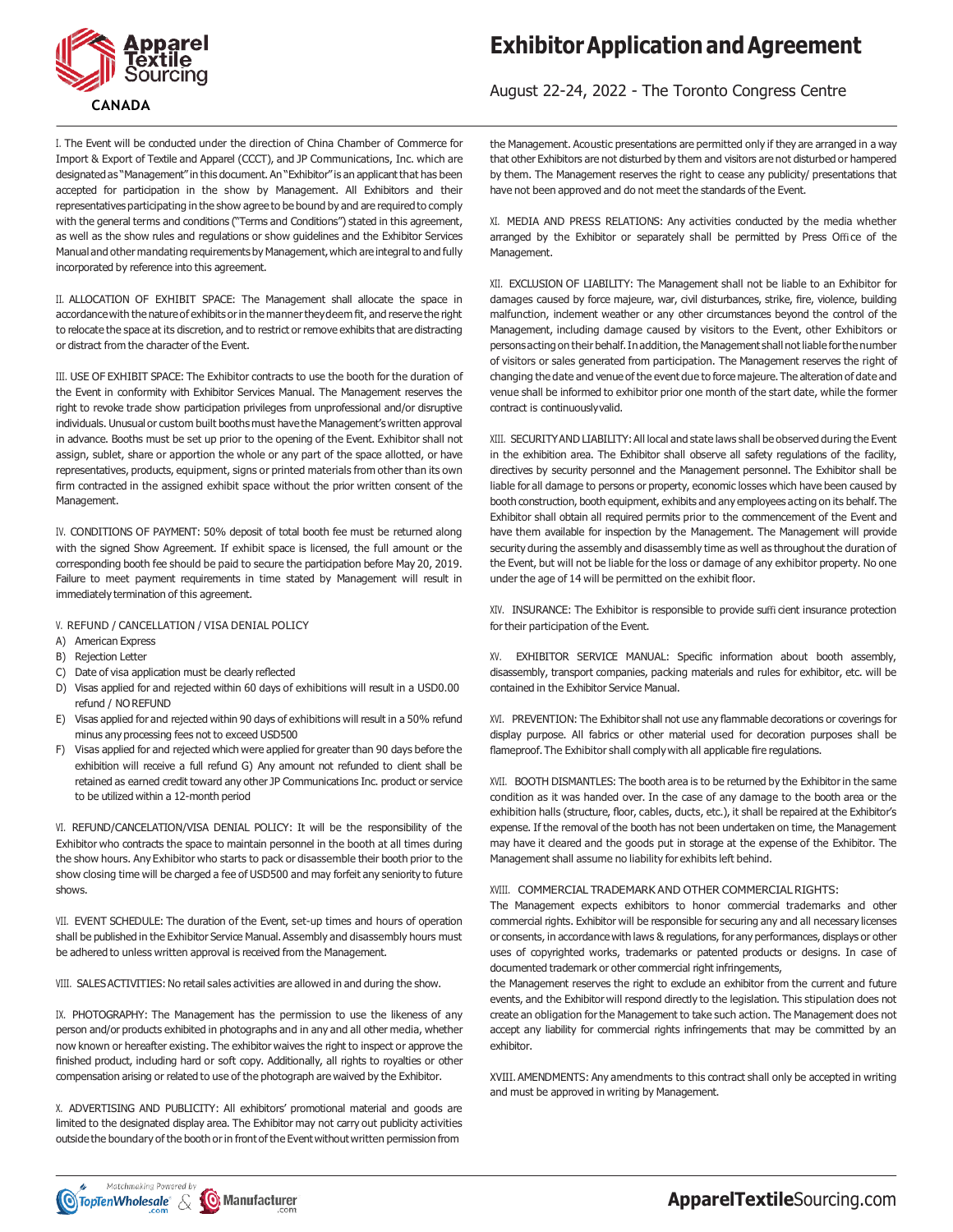

# **Exhibitor Application and Agreement**

**CANADA**

August 22-24, 2022 - The Toronto Congress Centre

| <b>SHOW DIRECTORY / WEBSITE INFORMATION</b>                                                                                                                                                                                                                 |                                                                                                                                                                                                                                                                       |  |  |  |  |  |
|-------------------------------------------------------------------------------------------------------------------------------------------------------------------------------------------------------------------------------------------------------------|-----------------------------------------------------------------------------------------------------------------------------------------------------------------------------------------------------------------------------------------------------------------------|--|--|--|--|--|
|                                                                                                                                                                                                                                                             |                                                                                                                                                                                                                                                                       |  |  |  |  |  |
| EXHIBITING COMPANY NAME:                                                                                                                                                                                                                                    | <b>SALES CONTACT NAME:</b>                                                                                                                                                                                                                                            |  |  |  |  |  |
| EXHIBITING COMPANY:                                                                                                                                                                                                                                         | SALES CONTACT POSITION/JOB:                                                                                                                                                                                                                                           |  |  |  |  |  |
| <b>ADDRESS:</b>                                                                                                                                                                                                                                             | <b>SALES CONTACT PHONE:</b>                                                                                                                                                                                                                                           |  |  |  |  |  |
| CITY:                                                                                                                                                                                                                                                       | <b>SALES CONTACT FAX:</b>                                                                                                                                                                                                                                             |  |  |  |  |  |
| STATE / PROVINCE:                                                                                                                                                                                                                                           | <b>SALES CONTACT EMAIL:</b>                                                                                                                                                                                                                                           |  |  |  |  |  |
| ZIP / POST CODE:<br>COUNTRY:                                                                                                                                                                                                                                | <b>COMPANY WEBSITE:</b>                                                                                                                                                                                                                                               |  |  |  |  |  |
| <b>MATCHMAKING INFORMATION</b>                                                                                                                                                                                                                              |                                                                                                                                                                                                                                                                       |  |  |  |  |  |
| 1. COUNTRY(S) OF ORIGIN (COUNTRY OF PRODUCTION ONLY)                                                                                                                                                                                                        |                                                                                                                                                                                                                                                                       |  |  |  |  |  |
| PRIMARY:                                                                                                                                                                                                                                                    | 2. NORTH AMERICAN OFFICE / DISTRIBUTION CENTER INFORMATION                                                                                                                                                                                                            |  |  |  |  |  |
| OTHER:<br>А.                                                                                                                                                                                                                                                | <b>COMPANY NAME:</b><br>SALES CONTACT NAME:                                                                                                                                                                                                                           |  |  |  |  |  |
| В.                                                                                                                                                                                                                                                          | <b>SALES CONTACT PHONE:</b>                                                                                                                                                                                                                                           |  |  |  |  |  |
| C.                                                                                                                                                                                                                                                          | <b>SALES CONTACT EMAIL:</b>                                                                                                                                                                                                                                           |  |  |  |  |  |
|                                                                                                                                                                                                                                                             |                                                                                                                                                                                                                                                                       |  |  |  |  |  |
| <b>3. BUSINESS CLASSIFICATION (SELECT ONE ONLY)</b>                                                                                                                                                                                                         |                                                                                                                                                                                                                                                                       |  |  |  |  |  |
| FINISHED GOODS MANUFACTURER (CUT & SEW, FULL PACKAGE)                                                                                                                                                                                                       | SERVICE PROVIDER / TECHNOLOGY (COLOR & TREND<br>SERVICES, DISPLAYS & FIXTURES, LOGISTICS, SOURCING,                                                                                                                                                                   |  |  |  |  |  |
| MATERIAL & COMPONENTS (FIBER, FABRIC, TRIMMINGS)                                                                                                                                                                                                            | AGENCY, ETC.)                                                                                                                                                                                                                                                         |  |  |  |  |  |
| <b>4. WHAT SECTOR DO YOU SERVE?</b>                                                                                                                                                                                                                         | MEN'S<br><b>CHILDREN'S</b><br><b>WOMEN'S</b>                                                                                                                                                                                                                          |  |  |  |  |  |
| <b>COMPANY PROFILE</b>                                                                                                                                                                                                                                      |                                                                                                                                                                                                                                                                       |  |  |  |  |  |
| 1. YEAR BUSINESS LAUNCHED:                                                                                                                                                                                                                                  | 11. SAMPLING<br><b>YES</b><br>N <sub>O</sub>                                                                                                                                                                                                                          |  |  |  |  |  |
| 2. EXPORT VOLUME TO THE USA (IN USD) \$                                                                                                                                                                                                                     | <b>YES</b><br><b>VERTICAL OPERATION</b><br>NO                                                                                                                                                                                                                         |  |  |  |  |  |
| 3. EXPORT VOLUME TO EUROPE (IN USD) \$                                                                                                                                                                                                                      | <b>DESIGN CAPABILITIES</b><br><b>YES</b><br>N <sub>O</sub>                                                                                                                                                                                                            |  |  |  |  |  |
| 4. NUMBER OF EMPLOYEES:                                                                                                                                                                                                                                     | FABRIC QUALITY CONTROL<br><b>YES</b><br>NO                                                                                                                                                                                                                            |  |  |  |  |  |
|                                                                                                                                                                                                                                                             | <b>FABRIC CONVERTER</b><br><b>YES</b><br>N <sub>O</sub>                                                                                                                                                                                                               |  |  |  |  |  |
| 5. PRODUCTION CAPACITY PER MONTH:<br>(INUNITS)                                                                                                                                                                                                              | (INYARDS)<br><b>EMBROIDERY CAPABILITIES</b><br><b>YES</b><br>NO.                                                                                                                                                                                                      |  |  |  |  |  |
| 6. MINIMUMS:<br>SMALL (600 PCS OR LESS)                                                                                                                                                                                                                     | MEDIUM (601-3,600 PCS)<br>PRINTING CAPABILITIES<br><b>YES</b><br>NO.                                                                                                                                                                                                  |  |  |  |  |  |
| LARGE (3,601 PCS OR MORE)                                                                                                                                                                                                                                   | STORAGE FACILITIES<br><b>YES</b><br>N <sub>O</sub>                                                                                                                                                                                                                    |  |  |  |  |  |
| 7. TURNAROUND TIME IN DAYS:                                                                                                                                                                                                                                 | ISO 9000 CERTIFIED<br><b>YES</b><br>NO                                                                                                                                                                                                                                |  |  |  |  |  |
| $\overline{\phantom{0}}$<br>8. DO YOU OWN THE FACTORY?<br><b>YES</b>                                                                                                                                                                                        | <b>YES</b><br>WRAP CERTIFIED<br><b>NO</b><br>NO.                                                                                                                                                                                                                      |  |  |  |  |  |
| 9. WRAP CERTIFICATE #:                                                                                                                                                                                                                                      | <b>YES</b><br>Oeko-Tex Standard 100<br>NO                                                                                                                                                                                                                             |  |  |  |  |  |
|                                                                                                                                                                                                                                                             | <b>YES</b><br>ISO 14001<br><b>NO</b>                                                                                                                                                                                                                                  |  |  |  |  |  |
| 10. OTHER CERTIFICATION:<br><u> 1989 - Johann Barn, mars ann an t-Amhain Aonaich an t-Aonaich an t-Aonaich an t-Aonaich an t-Aonaich an t-Aon</u>                                                                                                           | <b>YES</b><br>SA8000<br><b>NO</b>                                                                                                                                                                                                                                     |  |  |  |  |  |
| FINISHED GOODS MANUFACTURERS / SERVICE PROVIDERS ONLY:<br>PLEASE LIST CUSTOMERS YOU ARE DOING BUSINESS WITH IN<br>THE U.S. AND/OR EUROPE IN THE PAST 1 YEAR<br><b>BRANDED MANUFACTURERS:</b><br><u> 1989 - Andrea Stadt, fransk politik (d. 1989)</u><br>1. | MATERIAL SUPPLIER ONLY (FIBER, FABRICS, TRIMMINGS, COMPONENTS,<br>PRINT DESIGN:) PLEASE LIST CUSTOMERS YOU ARE DOING BUSINESS<br>WITH IN THE U.S. AND/OR EUROPE IN THE PAST 1 YEAR<br>DESIGNER/MANUFACTURERS:<br><u> 1980 - Johann Barn, fransk politik (f. 1980)</u> |  |  |  |  |  |
| 2.                                                                                                                                                                                                                                                          | 2.                                                                                                                                                                                                                                                                    |  |  |  |  |  |
| <b>RETAIL STORES:</b>                                                                                                                                                                                                                                       | PRIVATE LABEL RETAILERS/CATALOGES:                                                                                                                                                                                                                                    |  |  |  |  |  |
| 1.<br><u> 1989 - Johann Stein, marwolaethau a bhann an t-Amhainn an t-Amhainn an t-Amhainn an t-Amhainn an t-Amhainn a</u>                                                                                                                                  |                                                                                                                                                                                                                                                                       |  |  |  |  |  |
| 2.<br>the control of the control of the control of the control of the control of the control of the control of the control of the control of the control of the control of the control of the control of the control of the control                         | 2.                                                                                                                                                                                                                                                                    |  |  |  |  |  |